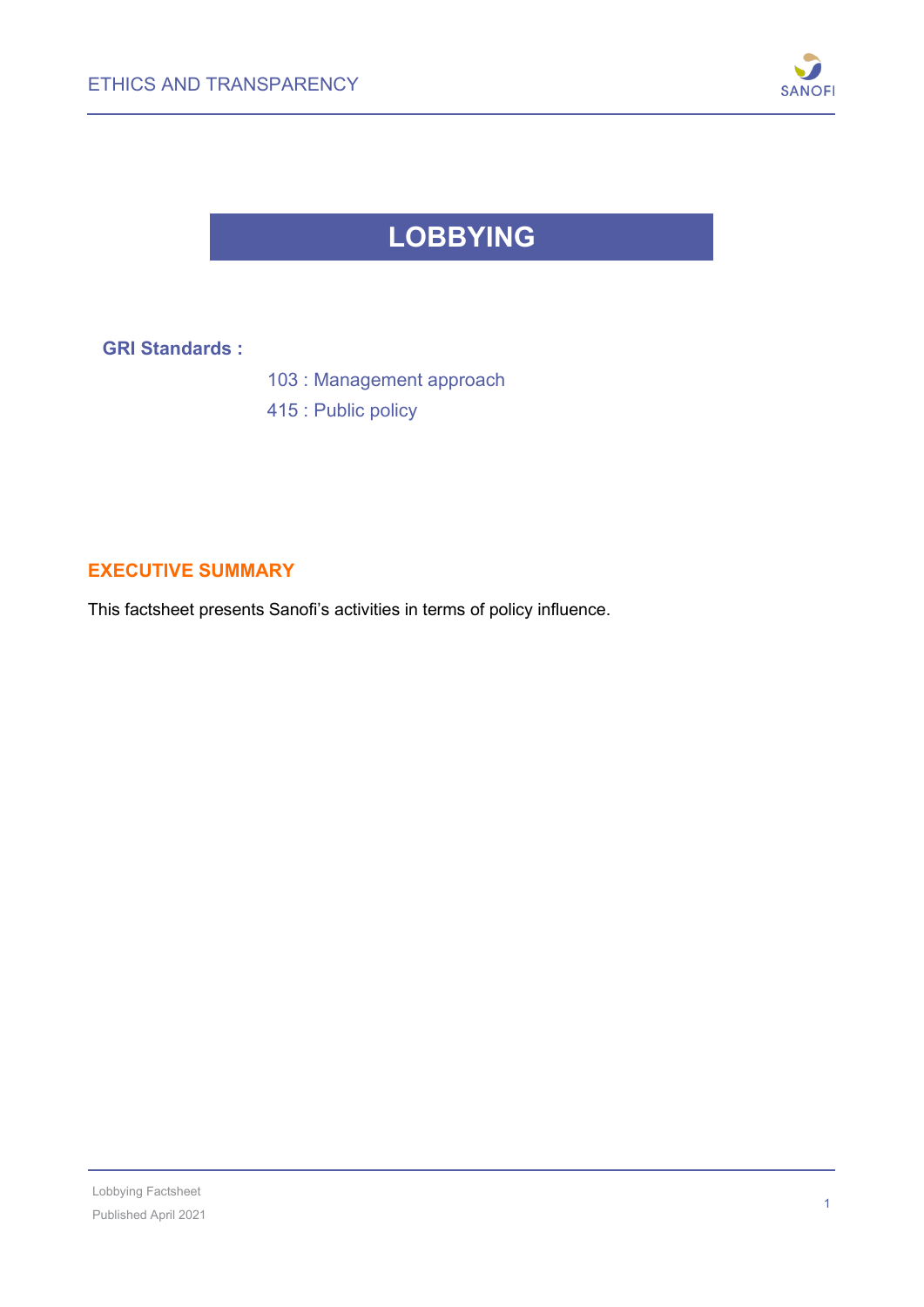# **TABLE OF CONTENTS**

| 4. FINANCIAL CONTRIBUTIONS TO EUROPEAN SECTOR ORGANIZATIONS  5 |
|----------------------------------------------------------------|

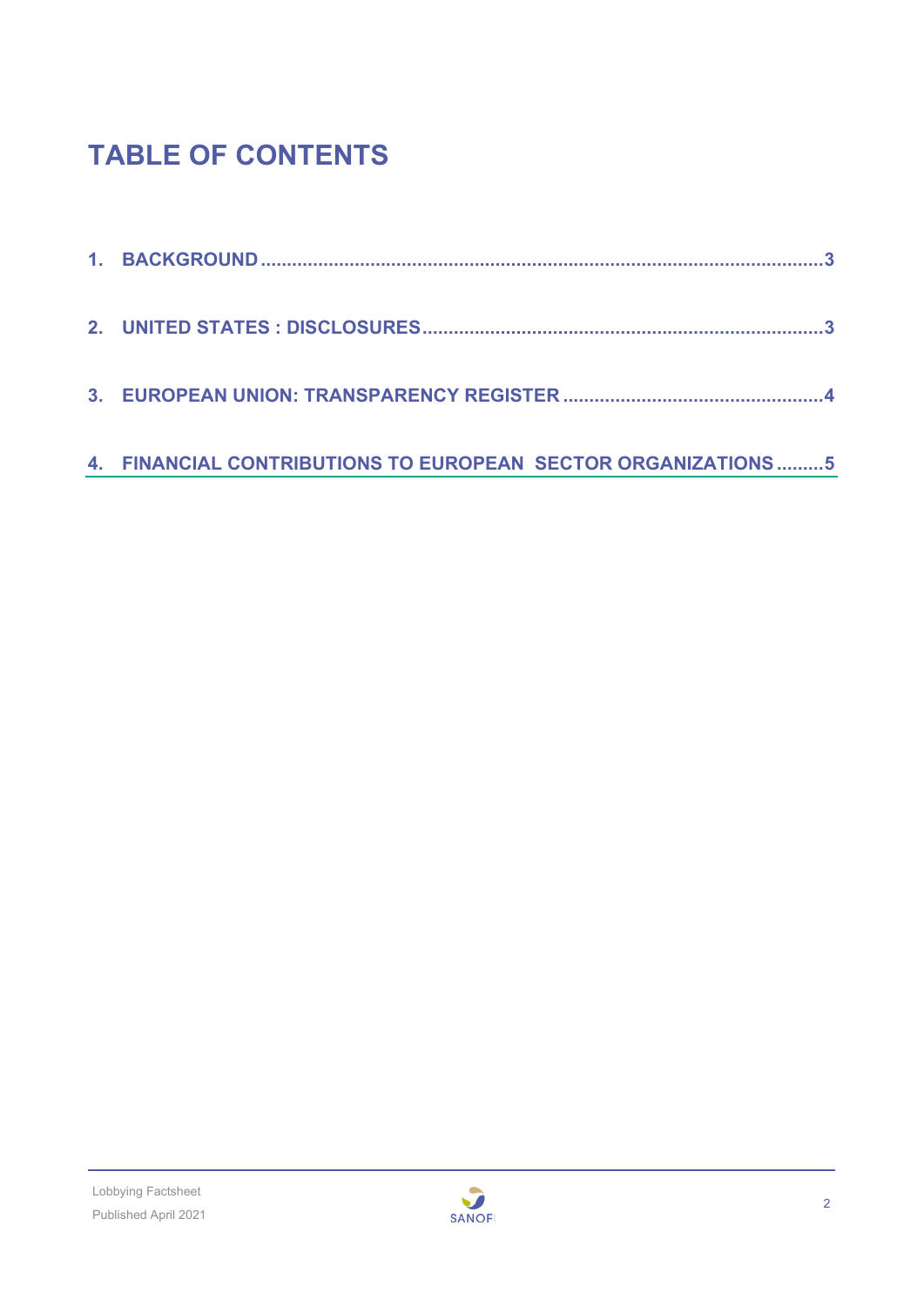## <span id="page-2-0"></span>**1. BACKGROUND**

Lobbying practices can give rise to controversy, and at times may challenge public trust. We wanted to go beyond compliance with international codes and standards governing this activity, and in November 2013 Sanofi implemented its internal Global Policy on lobbying which was updated in February 2018. Accordingly, only authorized Sanofi employees and hired consultant lobbyists may engage in discussions on Sanofi's behalf concerning legislation and rulemaking activity without prior, expressed, and written Sanofi approval.

Per Sanofi Lobbying Policy, all Sanofi authorized employees and consultant lobbyists must ensure that :

- 1. They remain compliant with all applicable laws and regulations ;
- 2. Lobbying must be done with the purpose of advancing Sanofi's interests ;
- 3. They remain honest and transparent concerning whom, and for what, they are lobbying ;
- 4. Provision of gifts, entertainment, or hospitality must be made in strict compliance with applicable anti-corruption laws and regulations, Sanofi policies, and regulations and other regulations and codes (e.g., internal policies of the lawmaker) ; and,
- 5. Any contract with a consultant lobbyist must include a detailed quotation of services, antibribery provisions, audit rights of Sanofi, and the consultant lobbyist's commitment to comply with local regulations.

The Organization for Economic Co-operation and Development (OECD) Principles for Transparency and Integrity in Lobbying were also used as a reference in developing our responsible Lobbying policy. The policy stipulates that Sanofi must perform lobbying with the highest ethical standards and commitment to the patient. In addition to compliance with Sanofi's Code of Ethics, and with the applicable lobbying and advocacy laws and regulations where Sanofi does business, the key principles of the policy include (but are not limited to) : the quality of information circulated by Sanofi ; support for initiatives that aim to increase transparency in public and business life ; and only personnel who are registered lobbyists or have prior approval from Sanofi management can engage in lobbying on behalf of Sanofi.

#### *For more information, see :*

- *Sanofi's Code of Ethics in the [document center](https://www.sanofi.com/en/our-responsibility/documents-center) ;*
- *[The OECD's ten principles](http://www.oecd.org/gov/ethics/oecdprinciplesfortransparencyandintegrityinlobbying.htm)*.

#### <span id="page-2-1"></span>**2. UNITED STATES : DISCLOSURES**

**2020 Sanofi US Lobbying Expenditures : \$4,610,000 2019 Sanofi US Lobbying Expenditures : \$5,117,000 2018 Sanofi US Lobbying Expenditures : \$4,680,000 2017 Sanofi US Lobbying Expenditures : \$4,500,000 2016 Sanofi US Lobbying Expenditures : \$3,749,000**

In compliance with the U.S. federal law, Sanofi discloses all expenditures related to federal lobbying on a quarterly basis. To access Sanofi's lobbying reports, please reference the following [database.](https://disclosurespreview.house.gov/?index=%22lobbying-disclosures%22&size=10&sort=%5b%7b%22_score%22:true%7d,%7b%22field%22:%22registrant.name%22,%22order%22:%22asc%22%7d%5d)

**2020 Sanofi Memberships : \$30,820,601 2019 Sanofi Memberships : \$25,728,497 2018 Sanofi Memberships : \$27,829,879**

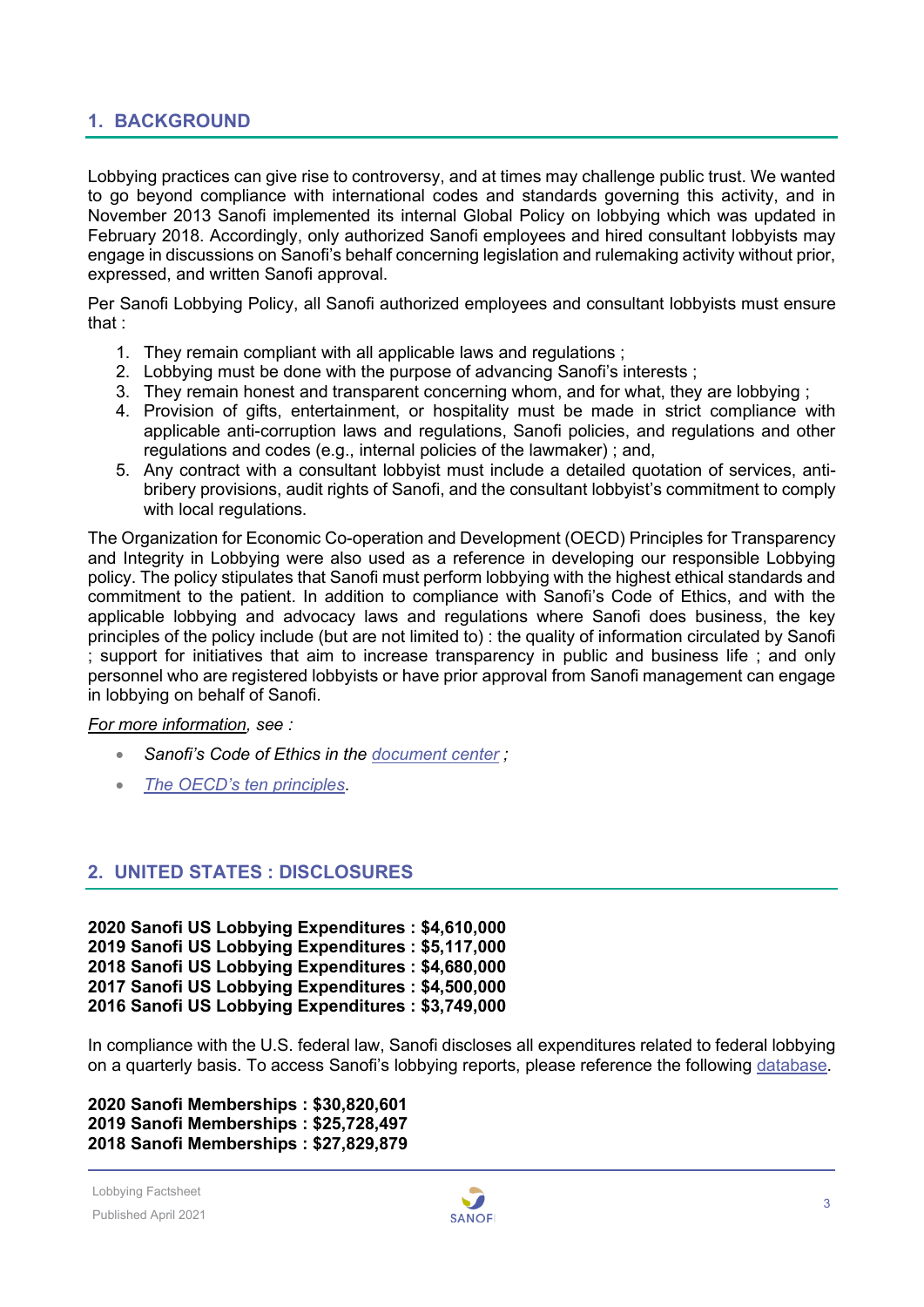#### **2017 Sanofi Memberships : \$29,156,497 2016 Sanofi Memberships : \$27,048,969**

Sanofi retains membership in over 50 external groups representing various stakeholders in the healthcare sector and economy at large. These organizations include trade associations (representing both pharmaceutical manufacturers and manufacturers at large, respectively), think tanks, and local business groups. Many of the trade associations lobby on behalf of Sanofi.

**2020 Corporate Political Contributions : \$99,933 2019 Corporate Political Contributions : \$116,250 2018 Corporate Political Contributions : \$76,700 2017 Corporate Political Contributions : \$674,100 2016 Corporate Political Contributions : \$41,200**

A Sanofi corporate contribution consists of finances directly from the company. In the political arena, these contributions help foster dialogue with individual candidates seeking to champion our issues and groups of elected officials who understand our unique role in the healthcare sector. At the federal level, and in some states, corporate contributions are prohibited.

**2020 Sanofi US PAC Spend : \$368,000 2019 Sanofi US PAC Spend : \$449,300 2018 Sanofi US PAC Spend : \$512,350 2017 Sanofi US PAC Spend : \$756,500 2016 Sanofi US PAC Spend : \$692,400[1](#page-3-1)**

The Sanofi US Employee's Political Action Committee (Sanofi US PAC) is a voluntary group of Sanofi employees with the mission to increase Sanofi's voice in the political arena. Sanofi US PAC supports federal and state candidates, on a nonpartisan basis, who champion Sanofi and its diverse portfolio. Additionally, Sanofi US PAC seeks to educate candidates not fully aware of Sanofi's portfolio but seeking to learn and subsequently champion our issues. Sanofi US PAC is governed by the PAC Board of Directors, a group of Sanofi employees covering a broad range of company functions and responsibilities. The Board decides which candidates to support, after incorporating important factors : positions on core industry issues and prevalence of Sanofi US employees or facilities in the state or district at hand.

To access [Sanofi's federal contributions disclosures.](https://disclosurespreview.house.gov/?index=%22lobbying-contributions%22&size=10&matches=%5b%7b%22query%22:%22Sanofi%22,%22fields%22:%5b%22pacs.name%22%5d%7d%5d&filters=%7b%22reportYear%22:%5b%222019%22%5d%7d&sort=%5b%7b%22_score%22:true%7d,%7b%22field%22:%22organizationName%22,%22order%22:%22asc%22%7d%5d)

## <span id="page-3-0"></span>**3. EUROPEAN UNION: TRANSPARENCY REGISTER**

In 2009 Sanofi joined the European Union's Transparency Register, which provides European citizens with direct access to information about which organizations are engaged in activities aimed at influencing the European Union's decision-making process, as well as the resources invested in these activities.

Registrants are required to provide information about their lobbying and advocacy activities and sign the Transparency Register Code of Conduct.

Estimate of the Sanofi annual costs related to activities covered by the register for:

the financial year 2020: €1,000,000 – €1,249,999



<span id="page-3-1"></span><sup>1</sup> Total includes Sanofi Pasteur and Genzyme PACs. These PACs were merged with Sanofi US Employees' PAC by the end of 2016.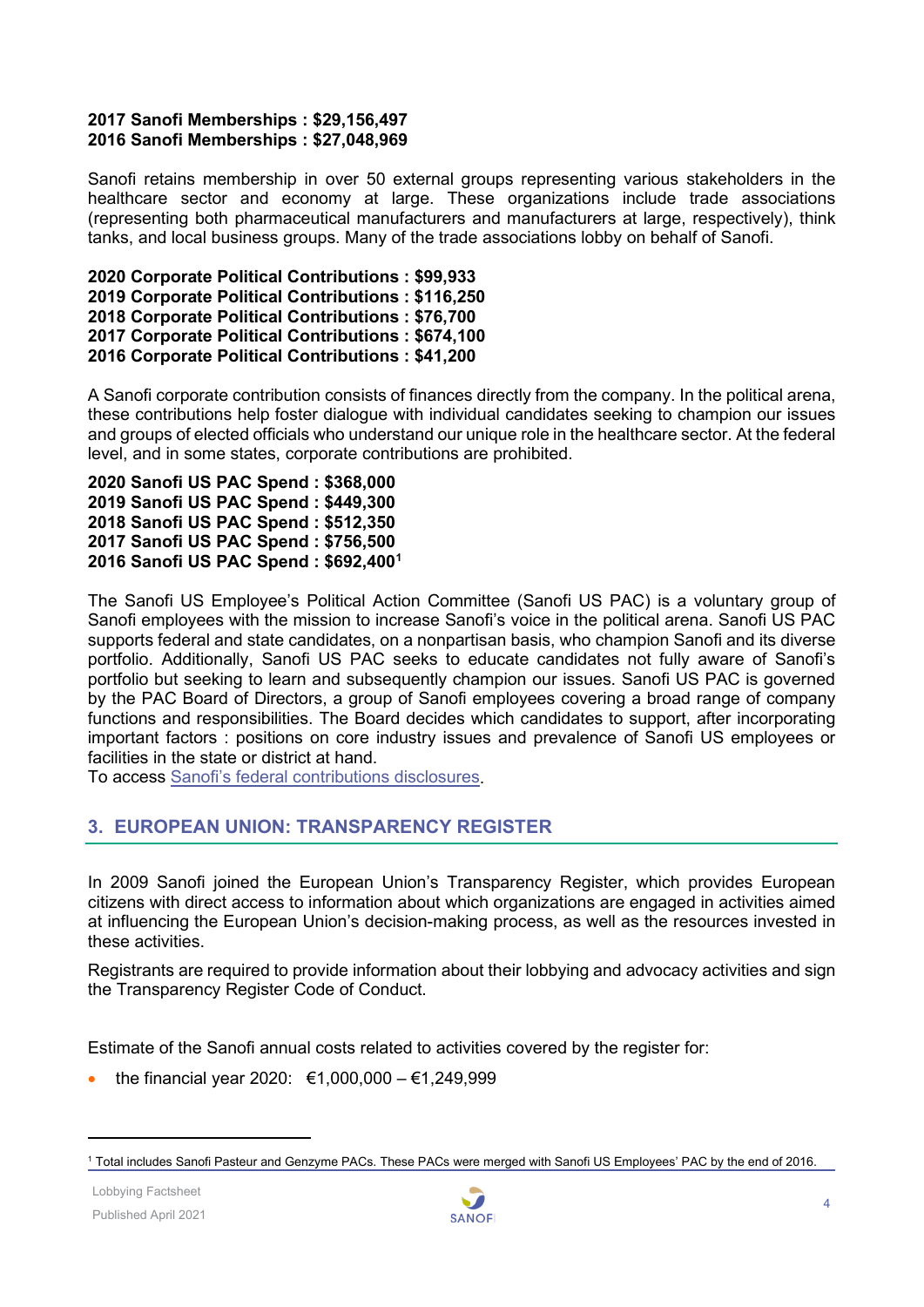- the financial year 2019:  $€1,000,000$   $€1,249,999$ .
- the financial year 2018: €1,000,000 €1,249,999.
- the financial year 2017:  $€1,000,000 €1,249,999$ .
- the financial year 2016: €700,000-799,000, Genzyme: €400,000-500,000.

*For more information, visit the [Transparency Register.](http://europa.eu/transparency-register/index_en.htm)*

## <span id="page-4-0"></span>**4. FINANCIAL CONTRIBUTIONS TO EUROPEAN SECTOR ORGANIZATIONS**

Below is a list of main industry specific trade associations that Sanofi adheres and/or contributes to in Europe:

- The **European Federation of Pharmaceutical Industries and Associations (EFPIA)** : gathers 36 European national pharmaceutical industry associations as well as 39 leading companies undertaking research, development and the manufacture in Europe of medicinal products for human use ;
- **Vaccines Europe:** Vaccines Europe, is a specialized vaccines group within the European Federation of Pharmaceutical Industries and Associations (EFPIA);
- **EBE**: European Biopharmaceutical Enterprises;
- **AESGP:** Association of the European Self-Care Industry;
- **EuropaBio**: European Association for Bio-industries :
- **Les entreprises du médicament (LEEM)** : French Pharmaceutical Companies Association ;
- **ABPI:** The Association of the British Pharmaceutical Industry;
- **Verband Forschender Arzneimittelhersteller** (Vfa) German Association of Research-Based Pharmaceutical Companies**;**
- **Farmaindustria:** National Trade Association of the Spanish based pharmaceutical industry;
- **Farmindustria:** National Trade Association of the Italian based pharmaceutical industry.

In line with our commitment to transparency, Sanofi publishes the following information about our financial contributions (all contributions and expenditure are rounded to the nearest 10,000 EUR, USD) to the industry specific trade associations.